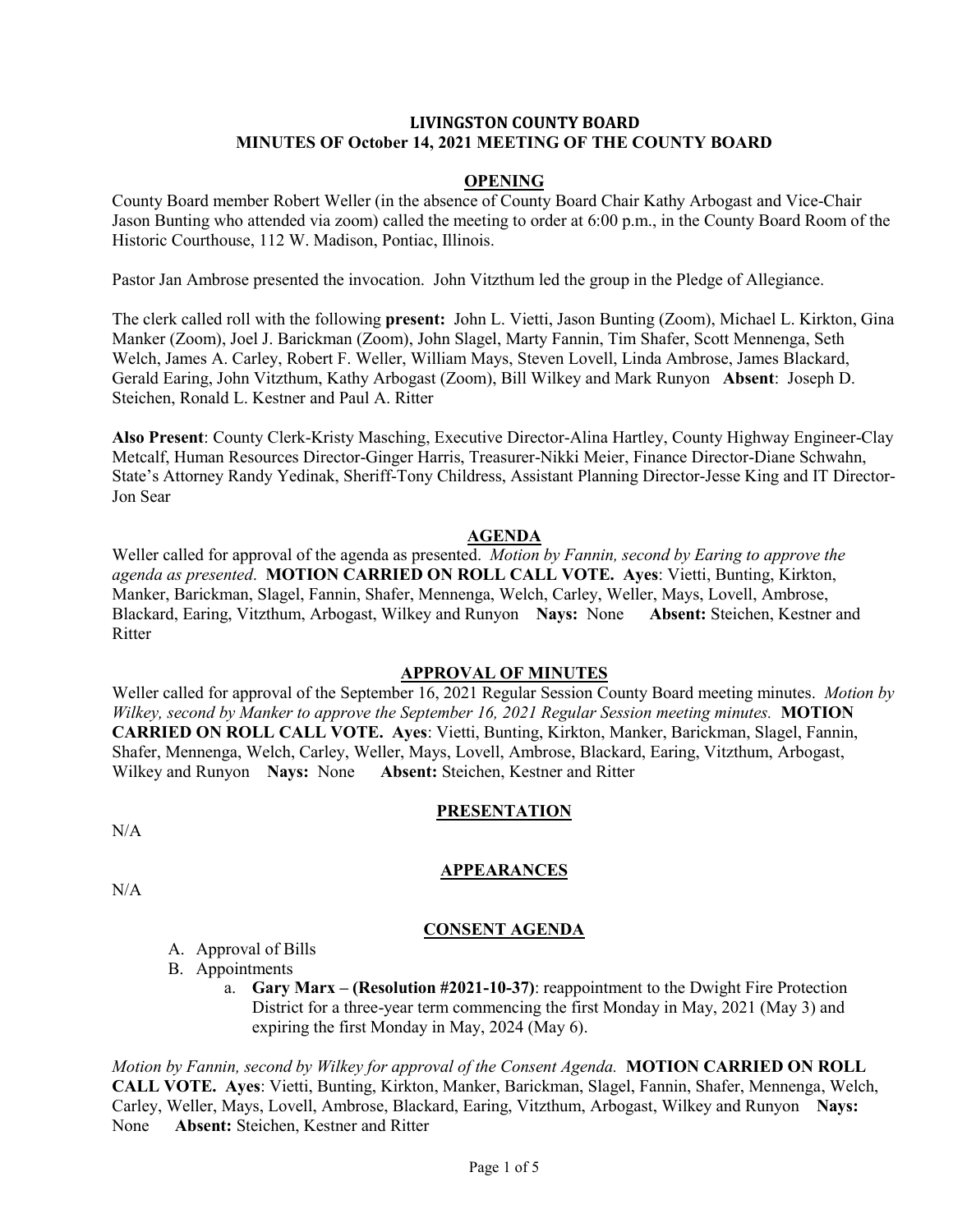# **AG & ZONING**

**Resolution (#2021-10-38): Zoning Case SU-11-21 Flanagan Solar (Enbridge)** - Committee member Gerald Earing introduced Assistant Zoning Administrator-Jesse King. King presented the following items about the Flanagan/Enbridge Solar Farm proposal. The project is for an up to 10 MW solar farm encompassing around 147 acres on Enbridge owned property located north of Pontiac across from the landfill. King stated that no one showed up in opposition at the Livingston County Regional Planning Commission meeting or at the Zoning Board of Appeals public hearing. This project will exclusively power the Enbridge facility with excess power being put back into the grid. Joseph Horn, a Project Engineer with IEA explained that they were general contractors who build solar farms. Enbridge had partnered with IEA to assist in the development and eventual construction of their project. *Motion by Earing, second by Lovell to approve Zoning Case SU-11-21 Flanagan Solar.* **MOTION CARRIED ON ROLL CALL VOTE. Ayes**: Vietti, Bunting, Manker, Barickman, Slagel, Fannin, Shafer, Mennenga, Welch, Carley, Weller, Lovell, Blackard, Earing, Vitzthum, Arbogast, Wilkey and Runyon **Nays:** Kirkton, Mays and Ambrose **Absent:** Steichen, Kestner and Ritter

**Resolution (#2021-10-53): Zoning Case ZM-3-21 Zutat Feed Solutions** – Jason Bunting reported that this case had been brought before the Board at their July meeting along with the U-Lock U-Store case in Streator. Bunting stated that there were to have been two separate motions and roll calls. Instead, the discussion quickly transitioned from the Zutat Case to Zoning Case ZM-2-21 Pitte (U-Lock U-Store) and the Board inadvertently failed to act on the Zutat Case. Jesse King provided the following information on this case: currently operating out of Roberts, IL; looking for larger facility in Livingston County to expand their existing Forrest family operation; they manufacture animal feed with recycled food products (bread, food, chips); and, the proposed site is located just south of Rte 24 in Chatsworth. *Motion by Bunting, second by Vitzthum to approve Zoning Case ZM-3-21 Zutat Feed Solutions.* **MOTION CARRIED ON ROLL CALL VOTE. Ayes**: Vietti, Bunting, Kirkton, Manker, Barickman, Slagel, Fannin, Shafer, Mennenga, Welch, Carley, Weller, Mays, Lovell, Ambrose, Blackard, Earing, Vitzthum, Arbogast, Wilkey and Runyon **Nays:** None **Absent:** Steichen, Kestner and Ritter

### **HIGHWAY**

Committee Chair Steve Lovell reviewed the **Action Agenda Items** as follows:

- **a) Bridge Petition & Engineering Agreement:** Eppards Point Rd. District, Sect No. 21-08136-00-BR, Proposed SN 053-4239 (1100N, 1265E), – Hampton Lenzini & Renwick (HLR), TBP Program FY24/FY25. Design for Replacement of Existing Bridge.
- **b) Agreement & Resolution (#2021-10-39):** Hampton, Lenzini and Renwick, Springfield, IL Preliminary Engineering Services Agreement for design of a bridge replacement of SN 053-5503 on the Livingston-LaSalle County line between Section 4 in Newtown Township, Livingston County and Section 31 in Otter Creek Township, LaSalle County, 3300N, 880E Section 21-00230-00-BR. Also, an Appropriating Resolution for the entire project – County Aid to Bridge Funds.

*Motion by Lovell, second by Runyon to approve all items of the Highway Action Items (with one roll call vote).* **MOTION CARRIED ON ROLL CALL VOTE. Ayes**: Vietti, Bunting, Kirkton, Manker, Barickman, Slagel, Fannin, Shafer, Mennenga, Welch, Carley, Weller, Mays, Lovell, Ambrose, Blackard, Earing, Vitzthum, Arbogast, Wilkey and Runyon **Nays:** None **Absent:** Steichen, Kestner and Ritter

County Engineer-Clay Metcalf noted that 80% of the project cost where the bridge lies on the county line with LaSalle County will be paid for by LaSalle County with the remaining 20% paid by Livingston County.

Gerald Earing announced that Dwight will be hosting an e-recycling day on Saturday, November 6 and will run from 9:00 a.m. until 1:00 p.m.

### **FINANCE**

**Presentation of FY 2022 Budget, Capital Requests & Levies** – Committee Chair Tim Shafer presented the draft FY 2022 Budget, Capital Requests & Levies which will be on public display prior to taking formal action on it at the November 10, 2021 County Board meeting. Shafer noted that the document has been put into a format which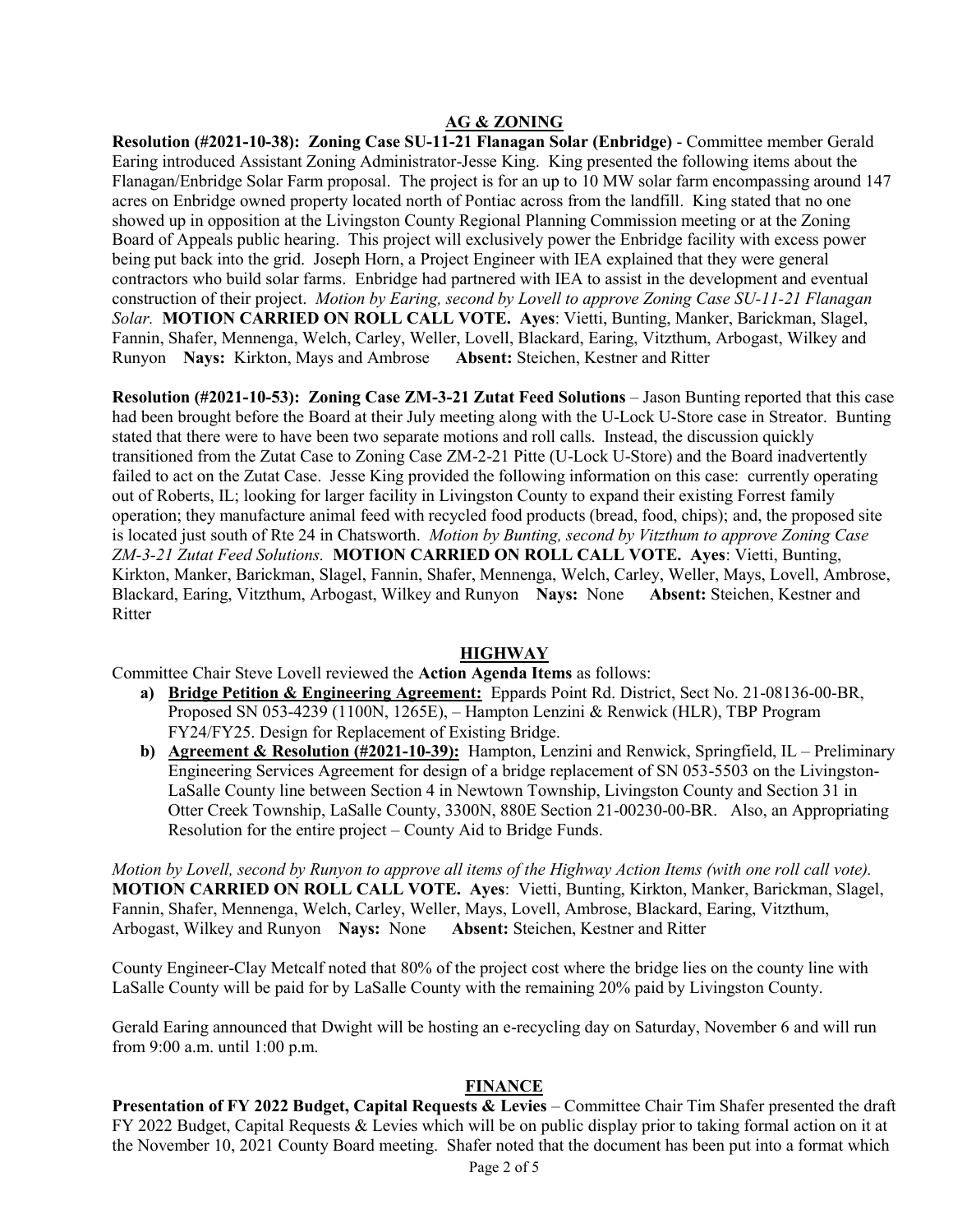shows the reader where the money comes from and where it's going which allows them to have a much better understanding of the workings of the county. *Motion by Shafer, second by Fannin to place the FY 2022 Budget, Capital Requests & Levies on display for public inspection.* **MOTION CARRIED ON ROLL CALL VOTE. Ayes**: Vietti, Bunting, Kirkton, Manker, Barickman, Slagel, Fannin, Shafer, Mennenga, Welch, Carley, Weller, Mays, Lovell, Ambrose, Blackard, Earing, Vitzthum, Arbogast, Wilkey and Runyon **Nays:** None **Absent:** Steichen, Kestner and Ritter

**Resolution (#2021-10-40 through #2021-10-46) Authorizing Transfers of Property –** Shafer reported that the seven parcels (PIN#01-01-02-280-057, PIN#15-15-22-126-006, PIN#15-15-800-211, PIN#01-01-01-101-001, PIN#07-07-27-100-005, PIN#27-27-03-335-007, PIN#01-01-200-613) were transfers of deeds for properties sold on the sealed bid auction. *Motion by Shafer, second by Earing to approve the seven Resolutions (#2021-10-40 through #2021-10-46) Authorizing Transfers of Property (with one roll call vote).* **MOTION CARRIED ON ROLL CALL VOTE. Ayes**: Vietti, Bunting, Kirkton, Manker, Barickman, Slagel, Fannin, Shafer, Mennenga, Welch, Carley, Weller, Mays, Lovell, Ambrose, Blackard, Earing, Vitzthum, Arbogast, Wilkey and Runyon **Nays:** None **Absent:** Steichen, Kestner and Ritter

**Resolution (#2021-10-48): Approving Land Records Imaging Project Results of RFP –** County Clerk Kristy Masching reported that she received one bid for \$85,938.50 which was under budget and was received from Fidlar Technologies. The book scanning project will take place in the election room located in the basement of the Historic Courthouse and is scheduled for November 8-9. The duplicate set of aperture cards (microfilm) will be sent to the company's site for processing. *Motion by Shafer, second by Wilkey to approve the Resolution Approving the Land Records Imaging Project Results RFP.* **MOTION CARRIED ON ROLL CALL VOTE. Ayes**: Vietti, Bunting, Kirkton, Manker, Barickman, Slagel, Fannin, Shafer, Mennenga, Welch, Carley, Weller, Mays, Lovell, Ambrose, Blackard, Earing, Vitzthum, Arbogast, Wilkey and Runyon **Nays:** None **Absent:** Steichen, Kestner and Ritter

**Resolution (#2021-10-49): Approving Proposals Resulting from American Rescue RFP –** Shafer explained that they had received many applications from the American Rescue RFP and were planning to continue further discussion on Monday, October 18. The list of proposed items for consideration were designations related to health and dire human straits such as landlord and tenant situations which were approved stipulations of the program. *Motion by Shafer, second by Fannin to accept the proposals recommended to date for the American Rescue Plan: Community Response Programs*. Discussion followed. It was noted that all of the proposals met the terms of the act and came in at a total amount of \$952,615. The County's total allocation is \$6.9 million with \$3.4 million received to date. There were more grant requests received than the total amount of money we were allocated to receive. **MOTION CARRIED ON ROLL CALL VOTE. Ayes**: Vietti, Bunting, Kirkton, Manker, Barickman, Slagel, Fannin, Shafer, Mennenga, Welch, Carley, Weller, Mays, Lovell, Ambrose, Blackard, Earing, Vitzthum, Arbogast, Wilkey and Runyon **Nays:** None **Absent:** Steichen, Kestner and Ritter

### **PERSONNEL**

**Resolution (#2021-10-50): Personnel Policy Change Vacation Policy** – Committee Chair Jack Vietti explained that the change in policy would allow employees the opportunity to cash out up to half of one year's allocation. *Motion by Vietti, second by Blackard to approve the Resolution Amending the Livingston County Personnel Policy Manual.* **MOTION CARRIED ON ROLL CALL VOTE. Ayes**: Vietti, Bunting, Kirkton, Manker, Barickman, Slagel, Fannin, Shafer, Mennenga, Welch, Carley, Weller, Lovell, Ambrose, Blackard, Earing, Vitzthum, Arbogast, Wilkey and Runyon **Nays:** Mays **Absent:** Steichen, Kestner and Ritter

Vietti also commented that Jeff Gilmore presented to review the health insurance renewal for 2022. Gilmore was able to decrease the proposed insurance renewal increase from 16% to a 9% increase.

# **INFORMATION TECHNOLOGY**

**Resolution (#2021-10-51): Approving Jail Camera System Replacement Results of RFP** – Committee Chair Fannin stated that they were seeking approval of a resolution approving a jail camera system replacement. Two bids were received with Bennett Electronic Service Co. of Pontiac submitting the low bid of \$139,662 plus \$1,549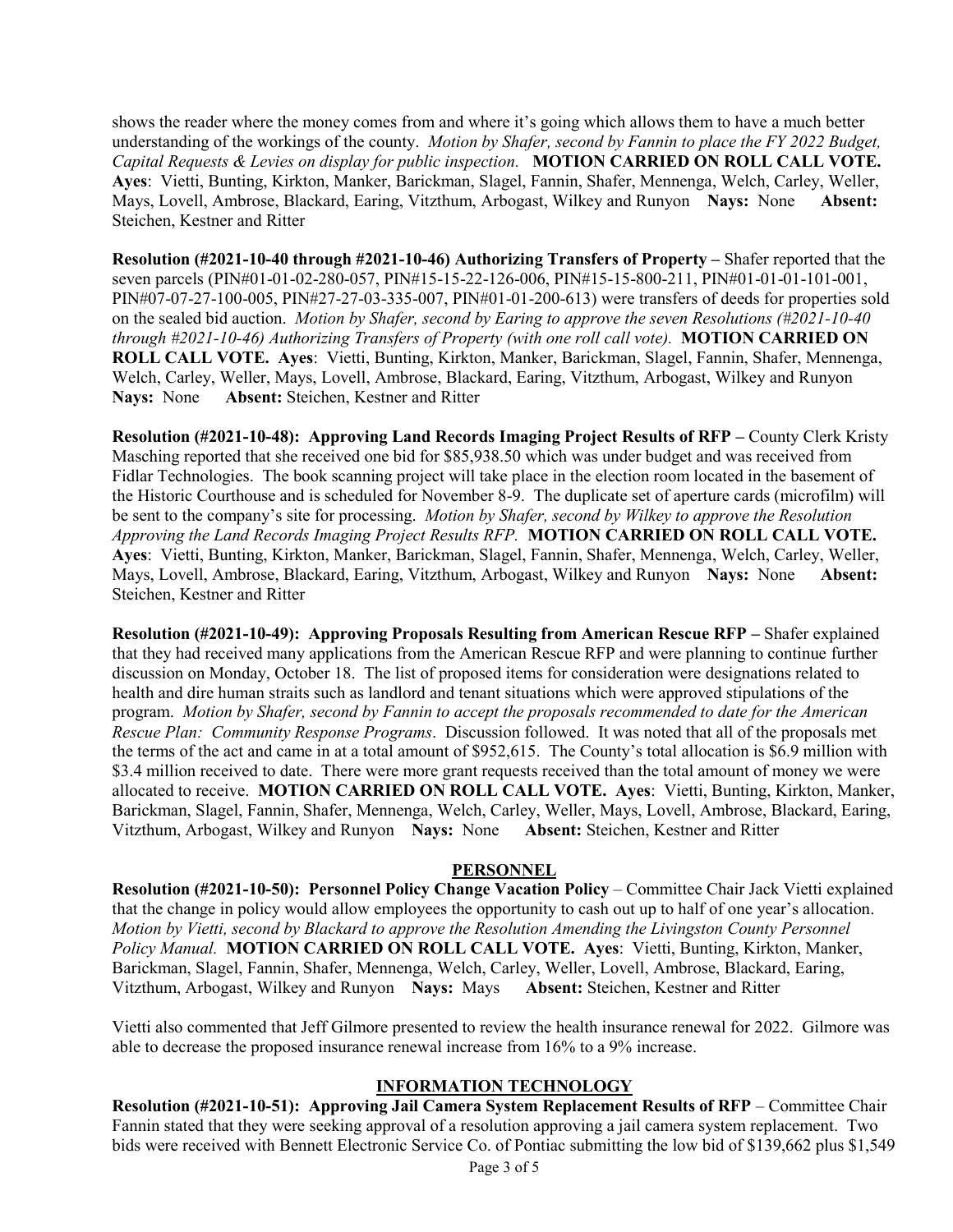per each of the eighteen additional cameras for a grand total of \$167,544. A total of \$150,000 had been budgeted for this project with the additional \$17,544 to be expensed from the IT Department budget. *Motion by Fannin, second by Barickman to approve the Jail Camera System Replacement project.* **MOTION CARRIED ON ROLL CALL VOTE. Ayes**: Vietti, Bunting, Kirkton, Manker, Barickman, Slagel, Fannin, Shafer, Mennenga, Welch, Carley, Weller, Mays, Lovell, Ambrose, Blackard, Earing, Vitzthum, Arbogast, Wilkey and Runyon **Nays:** None **Absent:** Steichen, Kestner and Ritter

### **SHERIFF, JAIL & LICENSE**

Committee Chair Jim Carley reported their committee had discussed Jail Superintendent Stu Inman's retirement and his successor, had reviewed all the monthly reports and the proposed 2022 Holiday Schedule.

**Resolution (#2021-10-52): Approving 2022 Holiday Schedule -** Ms. Hartley explained that the draft of the resolution presented to the members had been drafted in accordance with the schedule set by the Illinois Supreme Court. She stated that historically, the County Board had always followed the Supreme Court schedule. The Supreme Court added two additional holidays for 2022, Juneteenth and General Election Day. Hartley had provided the members with information on how this would affect the county departments noting that two union contracts state that their members will follow the Supreme Court Holiday schedule. Hartley pointed out that veering away from the Supreme Court schedule would create some internal difficulties within the county. Discussion followed on the following: total number of holidays (14); another unfunded mandate; will have an impact on the budget; the SJL Committee sent this onto the Board without a recommendation; and the General Election Day Holiday is not a federally mandated holiday at this time but was approved by Governor Pritzker for 2022. *Motion by Carley, second by Vietti to approve the 2022 Holiday Schedule as presented.* **MOTION CARRIED ON ROLL CALL VOTE. Ayes**: Vietti, Barickman, Slagel, Fannin, Shafer, Mennenga, Welch, Carley, Weller, Lovell, Blackard, Earing, Vitzthum, Arbogast and Wilkey **Nays:** Bunting, Kirkton, Manker, Mays, Ambrose and Runyon **Absent:** Steichen, Kestner and Ritter

### **ELECTION, RULES AND LEGISLATIVE**

Committee Chair Mike Kirkton stated that the final draft copy of the revised Standing Rules had been sent out to the ERL Committee for their review in October. A copy will be provided to all the board members for their review in November with a final vote to take place in December.

### **PUBLIC PROPERTY**

Committee Chair John Vitzthum noted the following items pertaining to the new Public Health building: have a transformer set but not hooked up; tour of the building revealed that the inside work is about 95% complete; weather not cooperating with outside work; back-ordered siding finally came in; and back-up generator is still on back order.

### **VETERAN'S ASSISTANCE COMMISSION**

Jim Blackard (in the absence of Committee Chair Ron Kestner) reported that they met and further discussed Tom Bailey's impending retirement. They had no action items.

# **ADMINISTRATIVE**

No report.

### **LIVINGSTON COUNTY HOUSING AUTHORITY**

John Slagel reported that they did not meet this month. He reminded those in attendance to call the Livingston County Housing Authority if they knew of property in Pontiac that would be a nice site to build a small lowincome, senior living center.

# **MID-CENTRAL COMMUNITY ACTION**

No report.